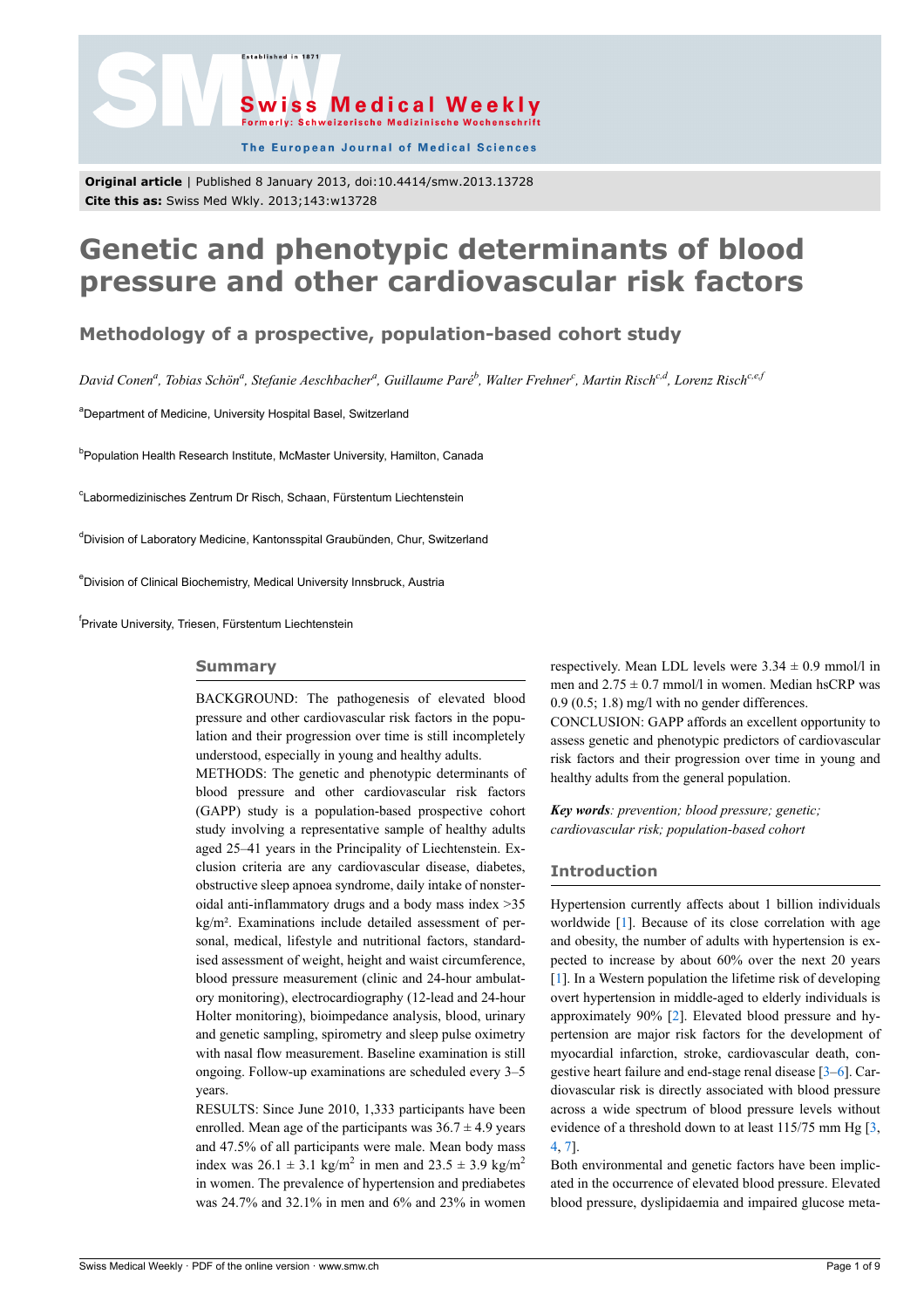bolism are closely associated with obesity and frequently occur together in an individual $[8-10]$  $[8-10]$  $[8-10]$  $[8-10]$ . Many studies have shown that these metabolic abnormalities are closely associated with an increased risk of blood pressure progression and incident hypertension  $[11–15]$  $[11–15]$  $[11–15]$  $[11–15]$ . A common underlying mechanism such as inflammation, insulin resistance or genetic factors may therefore be implicated in several of these pathways.

With regard to genetic effects, the heritability estimates of mean 24-hour systolic and diastolic blood pressure were 63% and 68% in a population-based sample from the United Kingdom [[16\]](#page-6-8). Similar results have been reported from the Framingham Heart Study, where investigators found heritability estimates of 57% and 56% for long-term systolic and diastolic blood pressure respectively [\[17](#page-6-9)]. These values are much higher compared to single-examination blood pressure values, which are estimated at some 40% [\[17](#page-6-9)]. Reliance on single blood pressure values may be one reason why identification of genetic polymorphisms associated with blood pressure and the development of hypertension has been slow and of limited success. Although we and others have identified a substantial number of polymorphisms in various candidate genes that might be related to blood pressure progression or incident hypertension, few of these gene variants have actually been validated in independent studies [[18–](#page-6-10)[21](#page-6-11)]. A recent metaanalysis of several large genome-wide association studies described 29 loci that were significantly associated with blood pressure and/or hypertension [[22\]](#page-6-12). However, these variants explained only about 0.9% of the overall phenotypic variance of systolic and diastolic blood pressure, suggesting that many other genetic associations remain to be detected [\[22](#page-6-12)].

#### **Objectives**

The main objective of this project is to assemble a large population-based cohort study among young and healthy adults with the aim of gaining further insights into the genetic and phenotypic determinants of blood pressure and other cardiovascular risk factors and their progression over time. Other objectives include assessment of subclinical cardiac arrhythmias in the general population and evaluation of the role of sleep and sleep quality on the progression of cardiovascular risk factors.

#### **Methods**

The genetic and phenotypic determinants of blood pressure and other cardiovascular risk factors (GAPP) study is a population-based cohort study in the Principality of Liechtenstein. All inhabitants of the Principality of Liechtenstein aged 25–41 years are invited to participate in the study. The GAPP study is being performed in the Principality of Liechtenstein for the following reasons: (1) Possibility of targeting the entire population for enrolment, as opposed to a random subset in many other cohort studies; (2) efficient use of existing infrastructure including office space and sample collection and (3) possibility of close collaboration with several local authorities. Inclusion and exclusion criteria are listed in table 1. The study protocol was

approved by the local ethics committee. Informed written consent is obtained from every individual participant.

Specifically, a list of all current inhabitants of the Principality of Liechtenstein is provided by the National Office of Public Health. All inhabitants included on the list receive a study letter. Subsequently, potential participants are approached by phone and all consenting participants without exclusion criteria are invited in writing to the non-institutionalised study centre in Schaan, FL, which is located close to the study laboratory. Trained study nurses complete all measurements in a standardised manner. Multiple efforts are undertaken to minimise the non-response rate: (1.) Several attempts to contact participants including outside regular working hours, (2.) enrolment visits at weekends, (3.) close cooperation with official Liechtenstein authorities to maintain an up-to-date address list, (4.) public relations activities to raise the population's familiarity with the study and (5.) involve professional associations in Liechtenstein in formal support for the study. Details of all examinations are provided below. Follow-up examinations are scheduled every 3–5 years and should begin during 2013.

#### **Questionnaire**

Baseline examination includes standardised assessment of several personal, medical, lifestyle and nutritional factors by questionnaire. Medication, former diseases and familial history of diseases is assessed. Physical activity is determined with the validated IPAQ questionnaire [[23\]](#page-6-13) while for the assessment of nutritional factors the official questionnaire of the Federal Office of Public Health is used (Swiss Health Survey, 2007). Smoking behaviour is determined with the Fagerström questionnaire [[24](#page-6-14)].

#### 80% power for genetic associations



## **Figure 1**

Sample size considerations.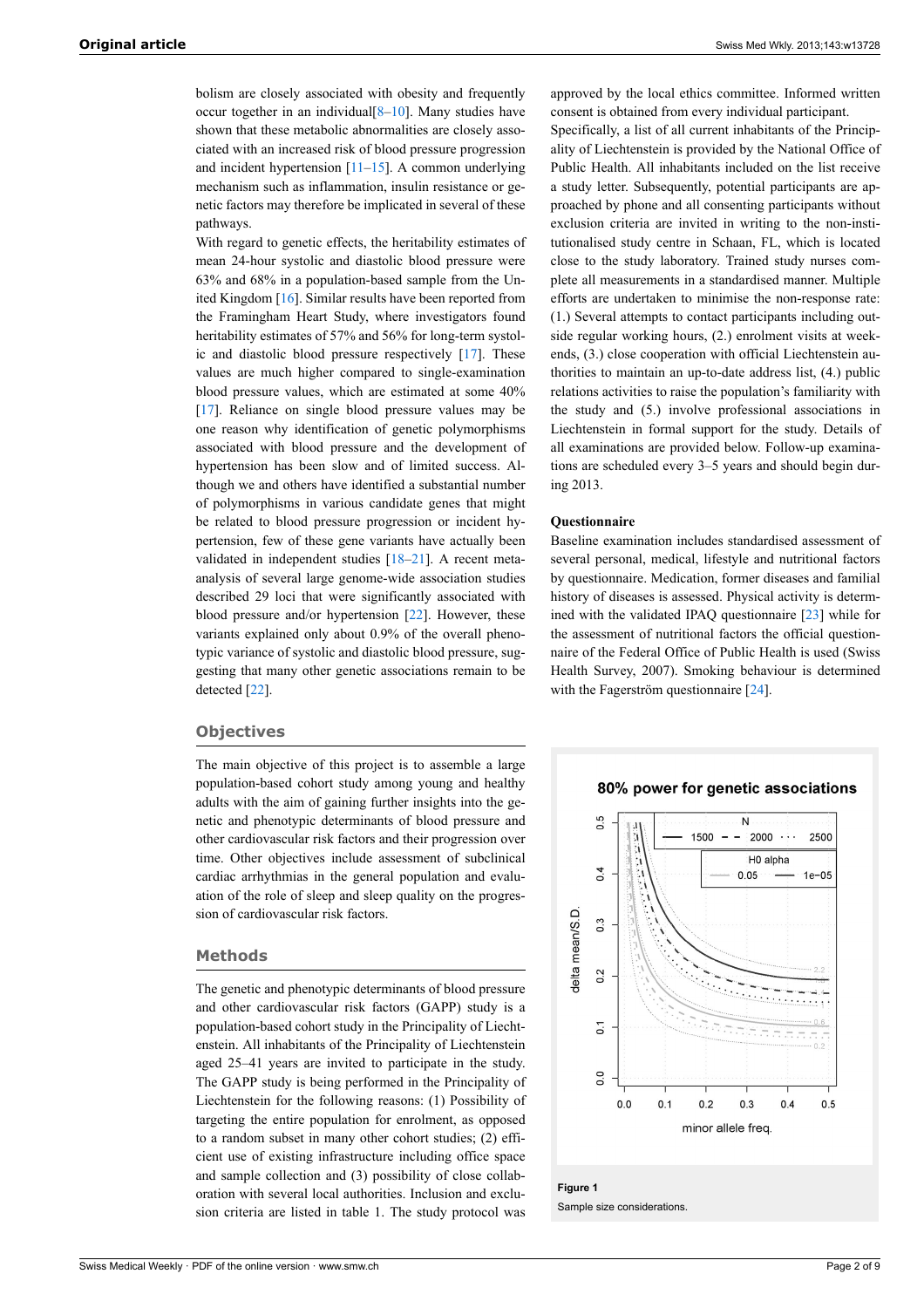#### **Assessment of weight, height, waist circumference and hip circumference**

Weight is measured in underwear with a calibrated balance (Seca 877, Hamburg). Height is determined without shoes backwards in front of a wall with a calibrated measuring tape (Seca 202, Hamburg). Waist circumference is obtained at the tightest part between costal arch and iliac crest, while hip circumference is measured round the widest portion of the buttocks.

#### **Blood pressure measurement**

Conventional office blood pressure is obtained in a quiet environment after at least 5 minutes' rest with the participant sitting. The same validated oscillometric device (Microlife BP3AG1) is used in all participants. Three consecutive blood pressure measurements are obtained on the non-dominant arm. To minimise the white coat effect, the first reading is discarded and the average of the last two measurements is used for analyses relating to conventional blood pressure. Hypertension is defined as mean systolic blood pressure ≥140 mm Hg, mean diastolic blood pressure ≥90 mm Hg and/or use of antihypertensive treatment.

For ambulatory blood pressure monitoring we use a fully automatic, non-invasive device (Schiller BR-102 plus) which has been validated by international protocols [\[25](#page-6-15)]. The devices undergo periodic recalibration to maintain longitudinal consistency of blood pressure measurements. The monitoring device is fitted to the non-dominant arm by a trained study nurse and blood pressure is recorded during a 24-hour period. Blood pressure is measured every 15 minutes between 7.30 am and 10 pm, and every 30 minutes between 10 pm and 7.30 am. All participants are instructed to engage in their usual activities during the measurement period, but to keep their arm still during recordings. Daytime and nighttime blood pressure is defined according to a diary to be kept by all participants during the measurement period. Ambulatory blood pressure recordings are repeated if <80% of possible recordings are available, but remain otherwise unedited for analysis.

#### **Blood, urinary and DNA samples**

A fasting venous blood sample is obtained from every participant by a trained study nurse using a minimally traumatic venipuncture. Morning spot urine samples are collected from every participant. Urinary sodium, creatinine and albumin levels are measured in all individuals. Specimens are analysed in an accredited medical laboratory (ISO 17025) located next to the study centre. This allows optimal pre-analytical sample handling including immediate analysis. Urine samples for all participants are stored at –80 °C for future analyses. A large panel of blood biomarkers are assayed, including established cardiovascular risk marker including total cholesterol, HDL-cholesterol, LDL-cholesterol, triglycerides, plasma glucose and C-reactive protein. A complete list of all biomarkers with their corresponding analytical characteristics is provided in table 2. Several aliquots including whole blood for genetic analyses are entered into a biobank for long term storage at –80 °C.

#### **Electrocardiography**

Standard 12-lead ECGs are obtained in all participants. All ECGs are interpreted by a trained physician. A 24-hour Holter EKG is performed using the Medilog AR12plus device (Schiller AG, Baar, Switzerland). All Holter recordings are imported into the software Medilog®DARWIN (Schiller AG, Baar, Switzerland) for post-processing. All 24-hour Holter ECGs are extensively scrutinised by a trained physician to remove artefacts and adjust templates. The system used is programmed to stop at any rhythmic event or ectopic beat, corresponding to a true count of all events on the full disclosure.

#### **Bioelectrical impedance analysis**

Bioelectrical impedance analysis is used to assess body composition of all participants using standardised methodology and a validated device (BIA ego fit, 2010, Germany).

#### **Spirometry and pulse oximetry with nasal flow measurement**

In June 2011, the study steering committee decided to add lung function testing and nighttime pulse oximetry to the study protocol. These exams are therefore not available from the first 604 participants. Lung function is tested using simple spirometry without bronchodilation or challenge tests, using a commercially available device (EasyOne, ndd Medizinaltechnik, Zürich, Switzerland). The test is performed by trained study nurses using internationally accepted standardisation guidelines [[26\]](#page-6-16).

We use the validated ApneaLink device for sleep pulse oximetry and nasal flow measurement [\[27](#page-6-17), [28](#page-6-18)]. Pulse oximetry is a standard screening approach in outpatients with excessive daytime sleepiness. Pulse oximetry has been shown to have a high specificity but low sensitivity for the diagnosis of obstructive sleep apnoea. Due to its relatively low sensitivity for diagnosis of obstructive sleep apnoea, pulse oximeters were combined with nasal flow measurement. Nasal flow can be monitored using a nasal cannula connected to a pressure transducer. A drop in pressure can reliably detect apnoeas and hypopnoeas. It has been shown that measurement of nasal-cannula flow compared to polysomnography has a high sensitivity and specificity in detecting patients with obstructive sleep apnoea [[27,](#page-6-17) [28](#page-6-18)].

#### **Sample size and power**

The principal sample size considerations were based on a genome-wide study approach involving at least 300,000 to 500,000 polymorphisms for each participant. We assumed that polymorphisms with a p value of  $\leq 10^{-5}$  will be included in the replication set, a threshold similar to that used in prior studies [[29\]](#page-6-19). Assuming a power of 80% and an alpha level of  $10^{-5}$ , a sample size of about 2,000 participants allows detection of genetic polymorphisms that explain about 1.4% of the variance (fig. 1.) For example, we shall have 80% power to characterise genetic variants that are associated with a blood pressure difference of about 2 mm Hg, assuming a standard deviation of 10 mm Hg for ambulatory blood pressure differences (i.e. delta mean/standard deviation =  $0.2$ ) [\[16](#page-6-8)] and a minor allele frequency of at least 0.1. Associations in this order of magnitude have recently been discovered in genome-wide association studies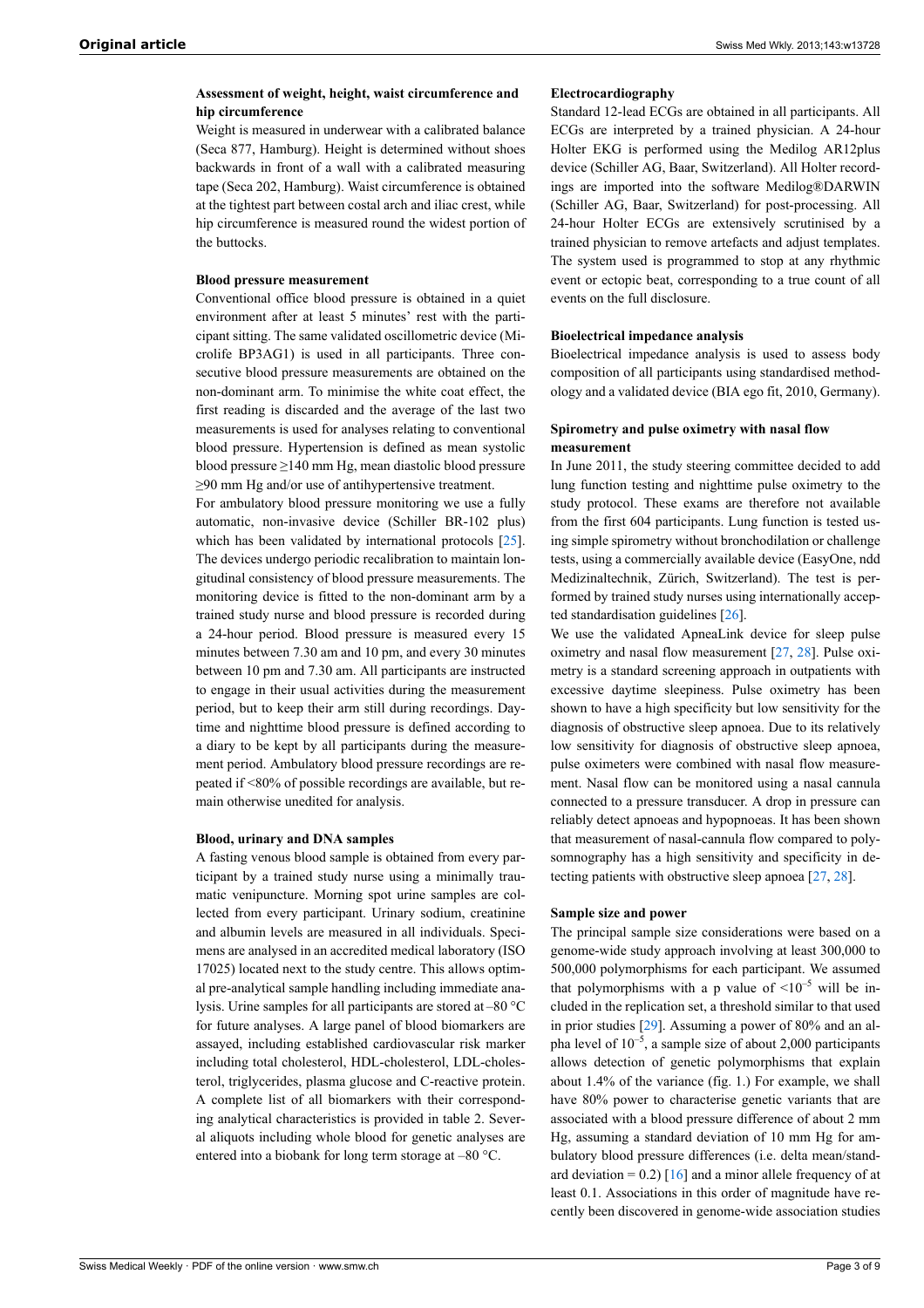for various cardiovascular risk factor traits [\[30](#page-6-20)–[33\]](#page-6-21). Finally, the figure also highlights that if for whatever reason the study recruits slightly fewer than 2,000 participants, the resultant loss of power is minimal.

Even more power is available for other types of genetic study where less stringent p values are required (e.g., candidate-gene studies or independent confirmation of promising findings from other studies), as shown in the figure. In this context, assuming a minor allele frequency  $>0.1$ , an alpha of 0.05 and a power of 80%, a study of 2,000 participants allows detection of genetic polymorphisms which explain some 0.4% of the variance. For example, we have 80% power to characterise genetic variants that are associated with a blood pressure difference of 1–1.5 mm Hg, assuming a standard deviation of 10 mm Hg for blood pressure differences (i.e., delta mean/standard deviation =  $0.10-0.15$  [\[16](#page-6-8)] and a minor allele frequency of at least 0.1

Similar statistical criteria (i.e. alpha = 0.05) are required for phenotype-phenotype association studies. Because association studies using continuous traits are more efficient than studies using categorical traits (e.g. genotypes), this project has substantial power to find previously unknown phenotype-phenotype associations. Finally, given that spirometry and pulse oximetry was not performed in the first 604 participants, this study may have a somewhat reduced power to assess these phenotypes.

#### **Results**

Between June 2010 and July 2012 trained study nurses called 2,843 potential participants, of whom 514 could not be reached and 876 declined to participate. BMI ≥35  $kg/m<sup>2</sup>$  was found in 24 individuals, 44 had other exclusion criteria and 31 cancelled the study appointment for unknown reasons. Furthermore, the inclusion of 29 women was delayed due to pregnancy and 158 individuals were interested in participating but delayed the appointment for scheduling reasons, leaving 1,167 individuals who were included in GAPP. An additional 166 eligible participants spontaneously made an appointment at the study centre, such that by July 2012 1,333 had been enrolled. We estimate that enrolment will be completed by mid-2013.

Baseline characteristics of the participants included so far are shown in table 3. Mean age is 36.7 years and 47.5% of all participants are male. Around 20% of all participants are current smokers, and 57% have never smoked. Mean levels of all traditional risk factors are within normal ranges, confirming the inclusion of an overall healthy cohort of young adults. Nevertheless, among male participants the prevalence of hypertension and prediabetes is 25% and 32% respectively. The corresponding numbers among female participants are 6% and 23% respectively. Only 26 individuals receive blood pressure lowering treatment. As expected, levels of N-terminal B-type natriuretic peptides are low, and only 4% of the participants have a NT-proBNP value  $\geq$ 125 ng/l, which is considered elevated according to the manufacturer's package insert. Troponin levels are more often measurable in men than in women (24.7% versus 10.1%, respectively), although most participants have troponin values below the detection threshold independent of sex.

#### **Discussion**

While many established cohort studies have performed large scale comprehensive genetic analyses in the evaluation of elevated blood pressure and other cardiovascular risk factors [\[34](#page-6-22)–[37\]](#page-6-23), there are several unique features that distinguish the current project from those studies. First, almost all previous large scale cohort studies used conventional office blood pressure instead of ambulatory blood pressure measurement. Blood pressure measurement may therefore not have been reliable enough to uncover potentially important genetic associations. Second, rapid progress in sequencing technologies will enable application of this technology in the not too distant future. Third, the availability of DNA, blood and urine specimens in one large, well-characterised cohort study provides an ideal platform to assess in detail predictors and causes of cardiovascular risk factors, as well as their interrelationships. This large platform also allows great flexibility for future, as yet unanticipated, analyses or ancillary projects, and is an ideal starting point for collaboration with large international consortia looking at the genetic basis of cardiovascular risk factors. Fourth, unlike previous studies which enrolled mainly middle-aged to elderly individuals, a sizable proportion of them with prevalent hypertension, diabetes mellitus or cardiovascular disease, the current project fo-

| <b>Table 1:</b> GAPP inclusion and exclusion criteria.                                                                                                                                                                                        |
|-----------------------------------------------------------------------------------------------------------------------------------------------------------------------------------------------------------------------------------------------|
| Inclusion criteria                                                                                                                                                                                                                            |
| Age between 25 and 41 years.                                                                                                                                                                                                                  |
| Inhabitant of the Principality of Liechtenstein.                                                                                                                                                                                              |
| <b>Exclusion criteria</b>                                                                                                                                                                                                                     |
| Any known cardiovascular disease, including coronary artery disease, stroke, transient ischaemic attack, peripheral artery disease, renal disease, atrial fibrillation or<br>congestive heart failure.                                        |
| Body mass index > 35 kg/m2.                                                                                                                                                                                                                   |
| Current intake of antidiabetic drugs or insulin.                                                                                                                                                                                              |
| Current pregnancy or lactation (enrolment postponed until breast feeding is completed).                                                                                                                                                       |
| Current daily intake of nonsteroidal anti-inflammatory drugs including aspirin, regular intake of steroids (>1 day per week), regular intake of liquorice (>1 day per week), or<br>regular intake of sympathomimetic drugs (>1 day per week). |
| Documented obstructive sleep apnoea syndrome.                                                                                                                                                                                                 |
| Any other major illness.                                                                                                                                                                                                                      |
| Intention to leave Liechtenstein/Switzerland on a permanent basis.                                                                                                                                                                            |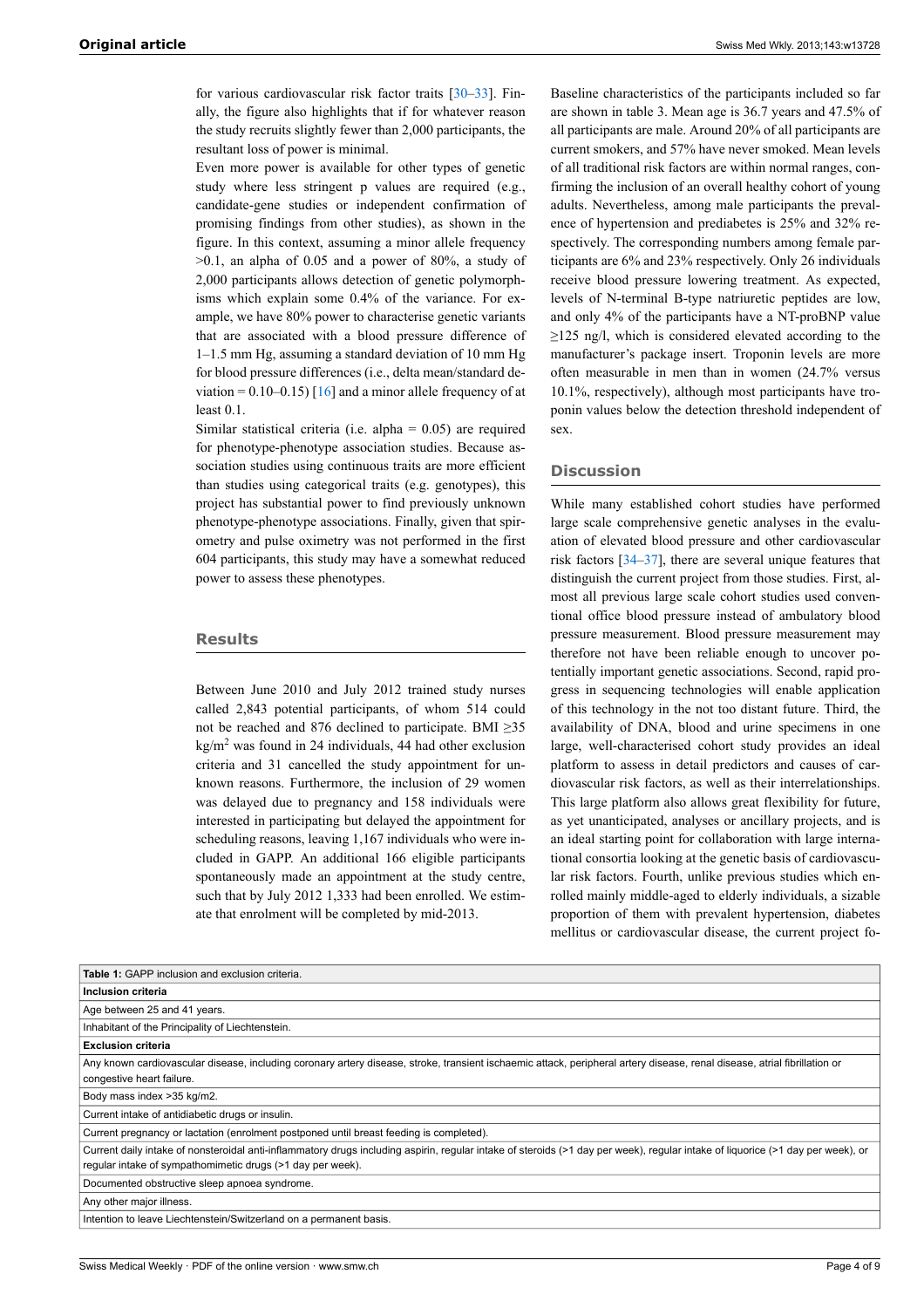cuses on young and healthy individuals. Studies on cardiovascular risk factor progression among young adults are scarce [\[38](#page-6-24), [39\]](#page-6-25), and most of them do not have ambulatory blood pressure measurement as well as a wide range of biological specimens available for analysis. The importance of studying the pathobiology of cardiovascular risk factor progression among young individuals is underscored by prior studies showing that arteriosclerotic disease is a long-term process initiated early in life [[40,](#page-6-26) [41](#page-6-27)]. Finally, the current study offers a unique opportunity to assess the significance of subclinical cardiac arrhythmias and the role of sleep and sleep quality in the progression of cardiovascular risk factors in the general young population.

Cumulative long term exposure to a proatherogenic environment over a lifetime, in combination with prevalent disease, may mask a potentially important effect of genetic polymorphisms that remain stable over time. The great advantage of studying cardiovascular risk factors among young, healthy individuals has been highlighted in at least

two prior publications. In a cohort study of 1,160 male former medical students over more than 50 years of followup, parental history of hypertension was a highly significant predictor for developing hypertension, even after taking into account potential confounders (hazard ratio [95% confidence interval] 2.4 [1.8–3.2] for individuals where both parents had received a diagnosis of hypertension), suggesting that genetic factors play an important role in the pathogenesis of incident hypertension [\[42](#page-6-28)]. Importantly, a parental history of hypertension greatly increased the risk of early onset hypertension in offspring by a factor of 6.2 throughout adult life and by a factor of 20.0 at the age of 35 years, suggesting that investigation of genetic and other risk factors is more efficient and precise in younger populations. Similar findings were reported from the Swedish Twin Registry [\[43](#page-7-0)]. In this study, the relative risk (95% confidence interval) of dying from coronary heart disease among monozygotic twins was 8.1 (2.7–24.5) and 2.1 (1.4–3.2), depending on whether their respective twins

| <b>Table 2:</b> Baseline blood and urinary biomarkers in GAPP.                                                                                                   |                           |        |          |          |          |          |
|------------------------------------------------------------------------------------------------------------------------------------------------------------------|---------------------------|--------|----------|----------|----------|----------|
| Analyte                                                                                                                                                          | <b>Method</b>             | Unit   | CV 1 (%) | Mean 1   | CV 2 (%) | Mean 2   |
| Amylase                                                                                                                                                          | Roche Cobas               | U/I    | 0.92     | 81.41    | 0.90     | 193.92   |
| <b>ALAT</b>                                                                                                                                                      | Roche Cobas               | U/I    | 2.04     | 46.23    | 0.89     | 135.05   |
| <b>ASAT</b>                                                                                                                                                      | Roche Cobas               | U/I    | 1.60     | 44.14    | 1.21     | 113.47   |
| Alkaline phosphatase                                                                                                                                             | Roche Cobas               | U/I    | 4.10     | 92.3     | 2.86     | 199.62   |
| Total bilirubin                                                                                                                                                  | Roche Cobas               | umol/l | 3.44     | 14.59    | 2.35     | 60.20    |
| Calcium                                                                                                                                                          | Roche Cobas               | mmol/l | 1.81     | 2.06     | 1.47     | 3.30     |
| <b>Total cholesterol</b>                                                                                                                                         | Roche Cobas               | mmol/l | 3.26     | 2.36     | 1.52     | 4.58     |
| HDL-cholesterol                                                                                                                                                  | Roche Cobas               | mmol/l | 2.38     | 0.72     | 2.05     | 1.49     |
| LDL-cholesterol                                                                                                                                                  | Roche Cobas               | mmol/l | 1.63     | 1.45     | 1.27     | 2.53     |
| Complete blood count                                                                                                                                             | Sysmex XE 5000            |        | n.a.     | n.a.     | n.a.     | n.a.     |
| Copeptin                                                                                                                                                         | <b>Brahms Luminometry</b> | pmol/l | 5.4      | 11.6     | 5.3      | 108.9    |
| Creatine kinase                                                                                                                                                  | Roche Cobas               | U/I    | 1.51     | 167.29   | 1.06     | 316.02   |
| Creatinine                                                                                                                                                       | Roche Cobas               | µmol/l | 2.44     | 96.02    | 1.88     | 320.65   |
| C-reactive protein                                                                                                                                               | Roche Cobas               | mg/l   | 2.04     | 5.85     | 2.46     | 36.16    |
| Cystatin C                                                                                                                                                       | Roche Cobas               | mg/l   | 2.73     | 1.12     | 1.22     | 4.39     |
| Ferritin                                                                                                                                                         | Roche Cobas               | ng/ml  | 1.88     | 25.43    | 2.73     | 168.48   |
| Iron                                                                                                                                                             | Roche Cobas               | umol/l | 2.17     | 20.31    | 1.13     | 44.07    |
| Transferrin                                                                                                                                                      | Roche Cobas               | g/l    | 1.75     | 2.08     | 2.15     | 3.65     |
| GGT                                                                                                                                                              | Roche Cobas               | U/I    | 2.29     | 46.86    | 1.00     | 204.75   |
| Fasting glucose                                                                                                                                                  | Roche Cobas               | mmol/l | 1.12     | 5.63     | 0.99     | 12.8     |
| Haemoglobin                                                                                                                                                      | Sysmex XE 5000            | g/l    | 1.0      | 59       | 0.6      | 124      |
| HbA1c                                                                                                                                                            | Biorad D10                | $\%$   | 1.91     | 5.6      | 1.6      | 10.71    |
| LDH                                                                                                                                                              | Roche Cobas               | U/I    | 1.35     | 172.98   | 1.25     | 321.05   |
| NT-proBNP                                                                                                                                                        | Roche Cobas               | pg/ml  | 4.32     | 157.94   | 3.0      | 4,792.45 |
| Phosphate                                                                                                                                                        | Roche Cobas               | mmol/l | 1.91     | 1.24     | 1.09     | 2.08     |
| Potassium                                                                                                                                                        | Roche Cobas               | mmol/l | 1.01     | 3.64     | 0.78     | 6.40     |
| Total protein                                                                                                                                                    | Roche Cobas               | g/l    | 1.30     | 49.06    | 1.10     | 74.57    |
| Sodium                                                                                                                                                           | Roche Cobas               | mmol/l | 1.02     | 113.06   | 0.85     | 137.52   |
| Triglycerides                                                                                                                                                    | Roche Cobas               | mmol/l | 1.50     | 1.26     | 1.12     | 2.35     |
| hsTroponin T                                                                                                                                                     | Roche Cobas               | µg/l   | 2.37     | 0.03     | 2.88     | 2.13     |
| <b>TSH</b>                                                                                                                                                       | Roche Cobas               | mIE/I  | 6.42     | 0.20     | 4.99     | 1.70     |
| Urea                                                                                                                                                             | Roche Cobas               | µmol/l | 1.97     | 302.05   | 1.38     | 598      |
| Uric acid                                                                                                                                                        | Roche Cobas               | mmol/l | 1.45     | 6.72     | 1.17     | 19.46    |
| Urine dipstick analysis                                                                                                                                          | Roche Miditron            |        | n.a.     | n.a.     | n.a.     | n.a.     |
| Urinary albumin                                                                                                                                                  | Roche Cobas               | mg/l   | 6.04     | 35.58    | 1.71     | 113.76   |
| Urinary creatinine                                                                                                                                               | Roche Cobas               | µmol/l | 1.55     | 8,653.87 | 1.50     | 4,458.7  |
| Urinary protein                                                                                                                                                  | Roche Cobas               | mg/l   | 4.1      | 204.68   | 1.3      | 1,071.25 |
| ALAT = alanine aminotransferase; ASAT = aspartate aminotransferase; CV = coefficient of variation; GGT = gamma-glutamyl transpeptidase; HbA1c = haemoglobin A1c; |                           |        |          |          |          |          |

hs = high-sensitive; LDH = lactic acid dehydrogenase; NT-proBNP = N-terminal pro B-type natriuretic peptide; TSH = thyroid-stimulating hormone. The laboratory methods employed are displayed with their corresponding imprecision at up to 3 different levels of mean analyte concentrations. The CVs and mean concentrations are calculated from at least 20 daily measurements of commercially available control materials, as performed in the laboratory analysing the study samples.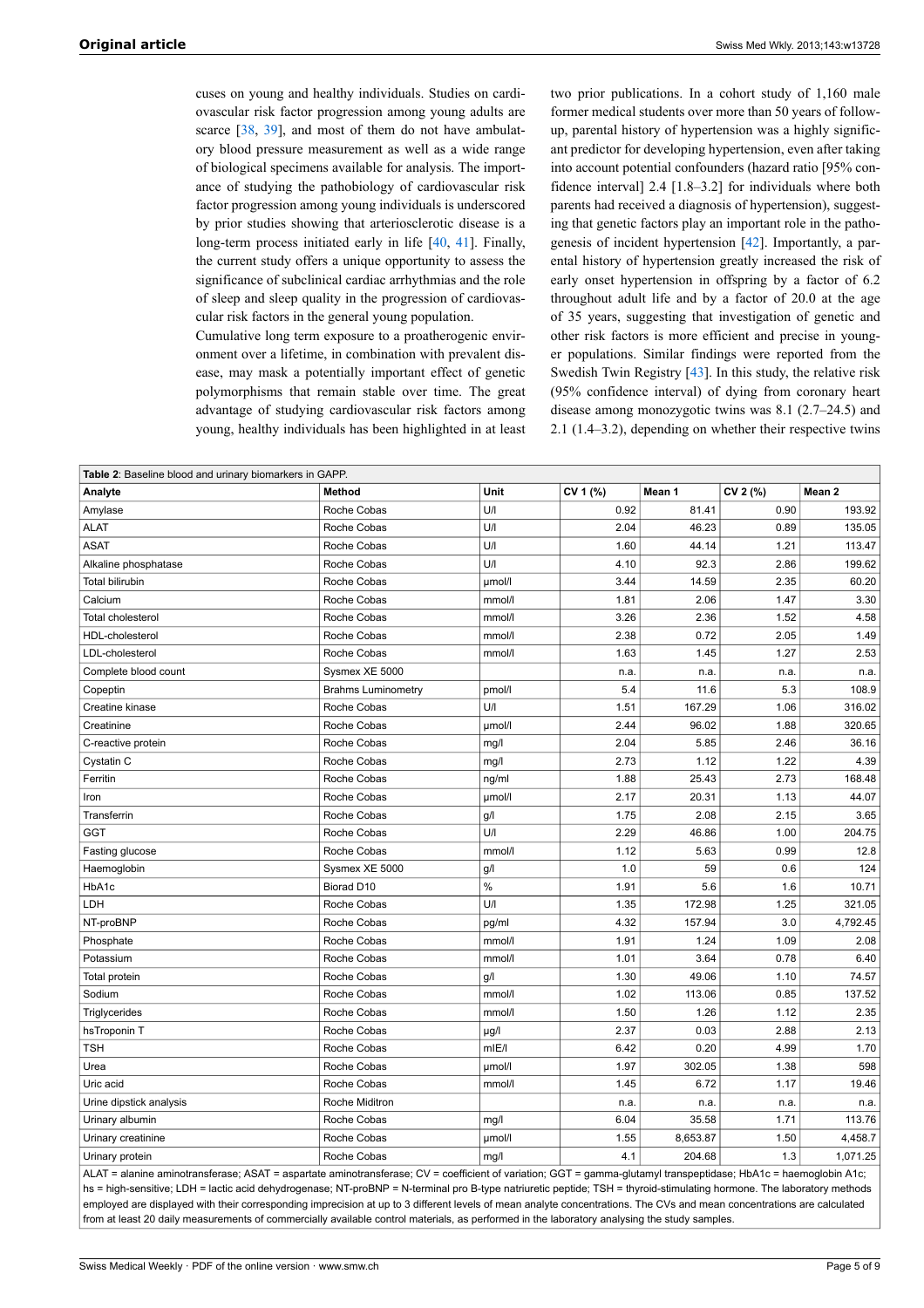had died of coronary heart disease before age 55 years or between 76 and 85 years of age respectively. These highly differential risk estimates indicate that genetic susceptibility to death from coronary heart disease becomes less pronounced with higher age.

#### **Conclusions**

The present project offers an excellent opportunity to assess in detail genetic and phenotypic predictors of cardiovascular risk factors and their progression over time in young and healthy adults from the general population using a variety of state-of-the-art assessment tools. Findings from this study will improve our understanding in the regulation and pathobiology of blood pressure and other cardiovascular risk factors, improve cardiovascular risk stratification in individual patients and potentially define potential new drug targets. By combining the advantage of a lower confounding potential in a young homogeneous sample population with precise measurement of blood pressure and other cardiovascular risk factor phenotypes as well as availability of various samples for future analyses, the present project maximises the likelihood of discovering previously unknown genetic and phenotypic risk markers and replicating previously established findings in a unique study sample.

**Acknowledgment:**We would like to thank the local study team in Schaan, FL, including Manuela Schoeb, Regina Boss, Ariane Brehm, Liliane Nipp, Ursula Scattolin, Susanne Wäger, Priska Senn and Arnulf Holzknecht. We would also like to thank Gian Völlmin for administrative support and Jörg Leuppi and David Miedinger for supporting the set-up of lung function testing and nighttime pulse oximetry. Finally, we thank the different professional societies in Liechtenstein (Liechtensteinische Ärztekammer, Liechtensteinische Patientenorganisation, Verband Liechtensteinischer Samaritervereine) and the Liechtenstein Office of Public Health, especially Peter Gstöhl and Helen Naeff, for their support.

**Funding / potential competing interests:** The GAPP study is supported by the Liechtenstein Government, the Swiss National Science Foundation (PP00P3\_133681, to David Conen), the Swiss Heart Foundation, the Swiss Society of Hypertension, the University of Basel, University Hospital Basel, the Hanela Foundation, Schiller AG and Novartis.

*Correspondence: David Conen MD, MPH, Department of Medicine, University Hospital, Petersgraben 4, CH-4031 Basel, Switzerland, [conend\[at\]uhbs.ch](mailto:conend[at]uhbs.ch )*

#### **References**

- 1 Kearney PM, Whelton M, Reynolds K, Muntner P, Whelton PK, He J. Global burden of hypertension: analysis of worldwide data. Lancet. 2005;365:217–23.
- 2 Vasan RS, Beiser A, Seshadri S, Larson MG, Kannel WB, D'Agostino RB, et al. Residual lifetime risk for developing hypertension in middle-

<span id="page-5-1"></span><span id="page-5-0"></span>

| Table 3: Gender-specific baseline characteristics.                                                                                                                   |                   |                     |          |  |  |  |  |
|----------------------------------------------------------------------------------------------------------------------------------------------------------------------|-------------------|---------------------|----------|--|--|--|--|
| $n = 1,333$                                                                                                                                                          | Men ( $n = 632$ ) | Women ( $n = 701$ ) | р        |  |  |  |  |
| Age $(y)$                                                                                                                                                            | $36.8 \pm 4.85$   | $36.6 \pm 4.89$     | 0.41     |  |  |  |  |
| Height (cm)                                                                                                                                                          | $178.7 \pm 7.0$   | $165.6 \pm 6.1$     | < 0.0001 |  |  |  |  |
| Weight (kg)                                                                                                                                                          | $83.3 \pm 11.3$   | $64.4 \pm 10.7$     | < 0.0001 |  |  |  |  |
| BMI (kg/m2)                                                                                                                                                          | $26.1 \pm 3.1$    | $23.5 \pm 3.9$      | < 0.0001 |  |  |  |  |
| Smoking (%)                                                                                                                                                          |                   |                     | 0.07     |  |  |  |  |
| Current                                                                                                                                                              | 141 (22.3)        | 133 (19.0)          |          |  |  |  |  |
| Past                                                                                                                                                                 | 149 (23.6)        | 144 (20.5)          |          |  |  |  |  |
| Never                                                                                                                                                                | 341 (54.0)        | 421 (60.1)          |          |  |  |  |  |
| Fat mass (%)                                                                                                                                                         | $20.6 \pm 5.1$    | $28.8 \pm 5.0$      | < 0.0001 |  |  |  |  |
| Muscle mass (%)                                                                                                                                                      | $37.6 \pm 3.3$    | $33.2 \pm 3.7$      | < 0.0001 |  |  |  |  |
| Body water (%)                                                                                                                                                       | $57.1 \pm 4.3$    | $52.0 \pm 5.1$      | < 0.0001 |  |  |  |  |
| Systolic BP (mm Hq)                                                                                                                                                  | $128.3 \pm 11.9$  | $113.6 \pm 10.2$    | < 0.0001 |  |  |  |  |
| Diastolic BP (mm Hq)                                                                                                                                                 | $82.7 \pm 9.1$    | $74.5 \pm 8.4$      | < 0.0001 |  |  |  |  |
| Systolic 24h BP (mm Hg)                                                                                                                                              | $130.6 \pm 9.7$   | $117.4 \pm 8.3$     | < 0.0001 |  |  |  |  |
| Diastolic 24h BP (mm Hq)                                                                                                                                             | $80.2 \pm 7.7$    | $74.2 \pm 6.6$      | < 0.0001 |  |  |  |  |
| Hypertension (%)*                                                                                                                                                    | 156 (24.7)        | 40 (5.7)            | < 0.0001 |  |  |  |  |
| Prediabetes (%)+                                                                                                                                                     | 203 (32.1)        | 162 (23.1)          | 0.0002   |  |  |  |  |
| Triglycerides (mmol/l)                                                                                                                                               | 1.10(0.77; 1.60)  | 0.73(0.57; 1.00)    | < 0.0001 |  |  |  |  |
| LDL cholesterol (mmol/l)                                                                                                                                             | $3.34 \pm 0.86$   | $2.75 \pm 0.74$     | < 0.0001 |  |  |  |  |
| HDL cholesterol (mmol/l)                                                                                                                                             | $1.34 \pm 0.32$   | $1.74 \pm 0.40$     | < 0.0001 |  |  |  |  |
| HbA1c (%)                                                                                                                                                            | $5.5 \pm 0.37$    | $5.44 \pm 0.37$     | 0.003    |  |  |  |  |
| Fasting glucose (mmol/l)                                                                                                                                             | 4.9(4.7; 5.3)     | 4.7(4.4; 4.9)       | < 0.0001 |  |  |  |  |
| hsCRP (mg/l)                                                                                                                                                         | 0.9(0.5; 1.7)     | 0.9(0.5; 2.0)       | 0.57     |  |  |  |  |
| Troponin $\geq$ 3 ng/l (%)                                                                                                                                           | 156 (24.7)        | 71(10.1)            | < 0.0001 |  |  |  |  |
| Copeptin (pmol/l)                                                                                                                                                    | 3.6(2.5; 5.5)     | 2.2(1.6; 3.3)       | < 0.0001 |  |  |  |  |
| NT- proBNP (ng/l)                                                                                                                                                    | 20.0 (11.0; 34.0) | 50.0 (34.0; 80.0)   | < 0.0001 |  |  |  |  |
| Haemoglobin (g/l)                                                                                                                                                    | $150.1 \pm 8.2$   | $130.4 \pm 9.2$     | < 0.0001 |  |  |  |  |
| Data are presented as mean ± SD, median (interquartile range) or number (percentage). BMI = body mass index; BP = blood pressure; LDL = low density lipoprotein, HDL |                   |                     |          |  |  |  |  |

= high density lipoprotein; HbA1c = haemoglobin A1c; hsCRP = high sensitivity C-reactive protein; NT-proBNP = N-terminal B-type natriuretic peptide. \* Hypertension is defined as a systolic office BP of ≥140 mm Hg, a diastolic office BP of ≥90 mm Hg and/or current use of blood pressure lowering drugs [[44](#page-7-1)]. † Prediabetes was defined as HbA1c between 5.7% and 6.4% [\[45\]](#page-7-2).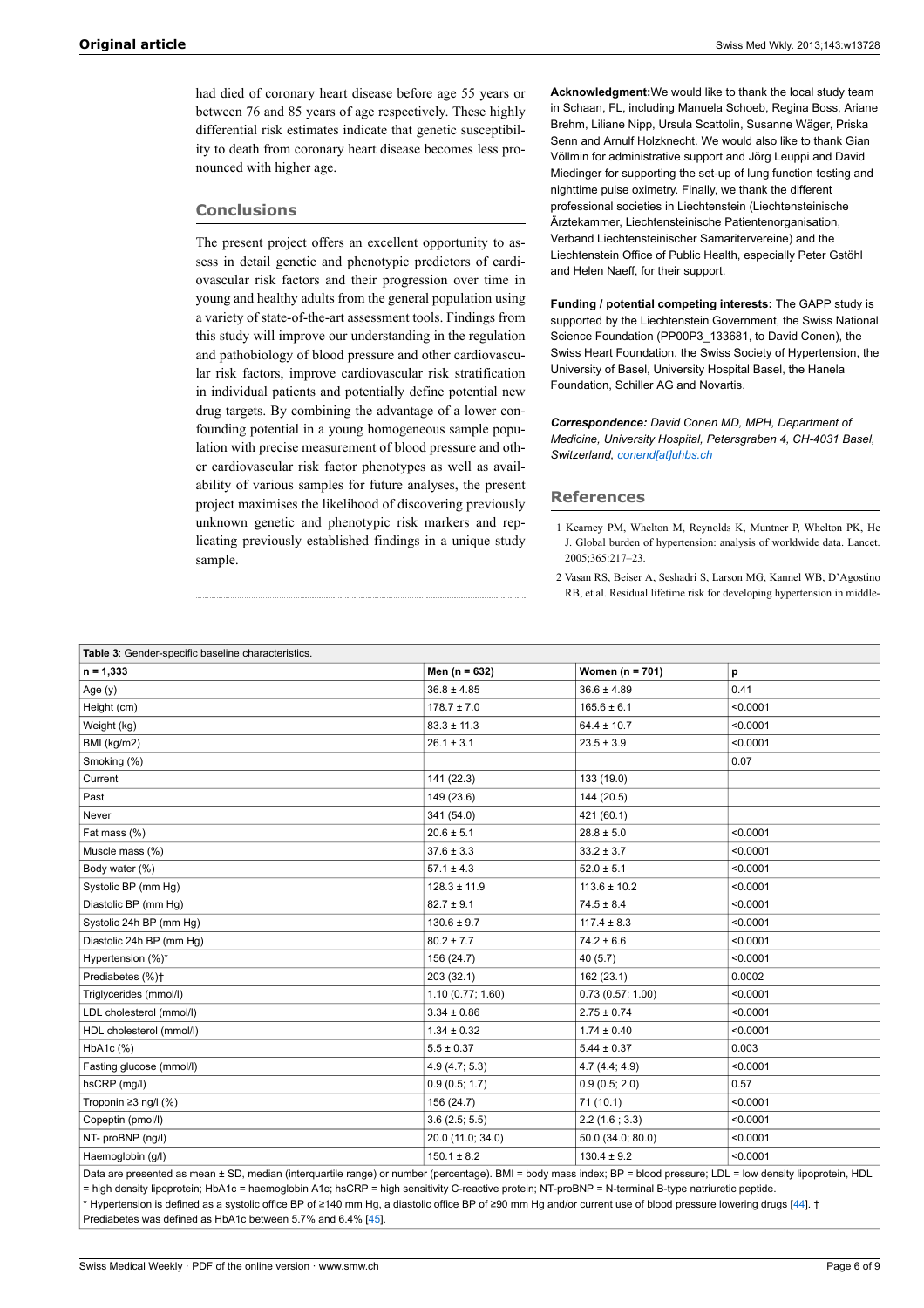aged women and men: The Framingham Heart Study. JAMA. 2002;287:1003–10.

- <span id="page-6-13"></span><span id="page-6-0"></span>3 Conen D, Ridker PM, Buring JE, Glynn RJ. Risk of cardiovascular events among women with high normal blood pressure or blood pressure progression: prospective cohort study. BMJ. 2007;335:432.
- <span id="page-6-15"></span><span id="page-6-14"></span><span id="page-6-2"></span>4 Lewington S, Clarke R, Qizilbash N, Peto R, Collins R. Age-specific relevance of usual blood pressure to vascular mortality: a meta-analysis of individual data for one million adults in 61 prospective studies. Lancet. 2002;360:1903–13.
- 5 Levy D, Larson MG, Vasan RS, Kannel WB, Ho KK. The progression from hypertension to congestive heart failure. JAMA. 1996;275:1557–62.
- <span id="page-6-16"></span><span id="page-6-1"></span>6 Hsu CY, McCulloch CE, Darbinian J, Go AS, Iribarren C. Elevated blood pressure and risk of end-stage renal disease in subjects without baseline kidney disease. Arch Intern Med. 2005;165:923–8.
- <span id="page-6-17"></span><span id="page-6-3"></span>7 Vasan RS, Larson MG, Leip EP, Evans JC, O'Donnell CJ, Kannel WB, et al. Impact of high-normal blood pressure on the risk of cardiovascular disease. N Engl J Med. 2001;345:1291–7.
- <span id="page-6-18"></span><span id="page-6-4"></span>8 Executive Summary of The Third Report of The National Cholesterol Education Program (NCEP) Expert Panel on Detection, Evaluation, And Treatment of High Blood Cholesterol In Adults (Adult Treatment Panel III). JAMA. 2001;285:2486–97.
- <span id="page-6-19"></span>9 Alberti KG, Zimmet PZ. Definition, diagnosis and classification of diabetes mellitus and its complications. Part 1: diagnosis and classification of diabetes mellitus, provisional report of a WHO consultation. Diabet Med. 1998;15:539–53.
- 10 Haslam DW, James WP. Obesity. Lancet. 2005;366:1197–209.
- <span id="page-6-20"></span><span id="page-6-6"></span><span id="page-6-5"></span>11 Gelber RP, Gaziano JM, Manson JE, Buring JE, Sesso HD. A prospective study of body mass index and the risk of developing hypertension in men. Am J Hypertens. 2007;20:370–7.
- 12 Niskanen L, Laaksonen DE, Nyyssonen K, Punnonen K, Valkonen VP, Fuentes R, et al. Inflammation, abdominal obesity, and smoking as predictors of hypertension. Hypertension. 2004;44:859–65.
- 13 Wilson PW, D'Agostino RB, Sullivan L, Parise H, Kannel WB. Overweight and obesity as determinants of cardiovascular risk: the Framingham experience. Arch Intern Med. 2002;162:1867-72.
- <span id="page-6-21"></span>14 Conen D, Ridker PM, Mora S, Buring JE, Glynn RJ. Blood pressure and risk of developing type 2 diabetes mellitus: The Women's Health Study. Eur Heart J. 2007;28:2937–43.
- <span id="page-6-22"></span><span id="page-6-7"></span>15 Sesso HD, Buring JE, Chown MJ, Ridker PM, Gaziano JM. A prospective study of plasma lipid levels and hypertension in women. Arch Intern Med. 2005;165:2420-7.
- <span id="page-6-8"></span>16 Tobin MD, Raleigh SM, Newhouse S, Braund P, Bodycote C, Ogleby J, et al. Association of WNK1 gene polymorphisms and haplotypes with ambulatory blood pressure in the general population. Circulation. 2005;112:3423–9.
- <span id="page-6-9"></span>17 Levy D, DeStefano AL, Larson MG, O'Donnell CJ, Lifton RP, Gavras H, et al. Evidence for a gene influencing blood pressure on chromosome 17. Genome scan linkage results for longitudinal blood pressure phenotypes in subjects from the Framingham heart study. Hypertension. 2000;36:477–83.
- <span id="page-6-23"></span><span id="page-6-10"></span>18 Conen D, Glynn RJ, Buring JE, Ridker PM, Zee RY. Natriuretic peptide precursor gene polymorphisms and risk of blood pressure progression and incident hypertension. Hypertension. 2007;50:1114–9.
- <span id="page-6-24"></span>19 Conen D, Cheng S, Steiner LL, Buring JE, Ridker PM, Zee RY. Association of 77 polymorphisms in 52 candidate genes with blood pressure progression and incident hypertension: The Women's Genome Health Study. J Hypertens. 2009;27:476–83.
- <span id="page-6-26"></span><span id="page-6-25"></span>20 Conen D, Glynn RJ, Buring JE, Ridker PM, Zee RY. Association of renin-angiotensin and endothelial nitric oxide synthase gene polymorphisms with blood pressure progression and incident hypertension: prospective cohort study. J Hypertens. 2008;26:1780–6.
- <span id="page-6-27"></span><span id="page-6-11"></span>21 Newton-Cheh C, Larson MG, Vasan RS, Levy D, Bloch KD, Surti A, et al. Association of common variants in NPPA and NPPB with circulating natriuretic peptides and blood pressure. Nat Genet. 2009;41:348–53.
- <span id="page-6-28"></span><span id="page-6-12"></span>22 The International Consortium for Blood Pressure Genome-Wide Association Studies. Genetic variants in novel pathways influence blood pressure and cardiovascular disease risk. Nature. 2011;478:103–9.
- 23 Craig CL, Marshall AL, Sjostrom M, Bauman AE, Booth ML, Ainsworth BE, et al. International physical activity questionnaire: 12-country reliability and validity. Med Sci Sports Exerc. 2003;35:1381–95.
- 24 Heatherton TF, Kozlowski LT, Frecker RC, Fagerstrom KO. The Fagerstrom Test for nicotine dependence: a revision of the Fagerstrom Tolerance Questionnaire. Br J Addict. 1991;86:1119–27.
- 25 Denchev SV, Simova, II, Matveev MG. Evaluation of the SCHILLER BR-102 plus noninvasive ambulatory blood pressure monitor according to the International Protocol introduced by the Working Group on Blood Pressure Monitoring of the European Society of Hypertension. Blood pressure monitoring. 2007;12:329–33.
- 26 Miller MR, Hankinson J, Brusasco V, Burgos F, Casaburi R, Coates A, et al. Standardisation of spirometry. Eur Respir J: official journal of the European Society for Clinical Respiratory Physiology. 2005;26:319–38.
- 27 Erman MK, Stewart D, Einhorn D, Gordon N, Casal E. Validation of the ApneaLink for the screening of sleep apnea: a novel and simple singlechannel recording device. J Clin Sleep Med: official publication of the American Academy of Sleep Medicine. 2007;3:387–92.
- 28 Weinreich G, Armitstead J, Topfer V, Wang YM, Wang Y, Teschler H. Validation of ApneaLink as screening device for Cheyne-Stokes respiration. Sleep. 2009;32:553–7.
- 29 Styrkarsdottir U, Halldorsson BV, Gretarsdottir S, Gudbjartsson DF, Walters GB, Ingvarsson T, et al. Multiple genetic loci for bone mineral density and fractures. N Engl J Med. 2008;358:2355–65.
- 30 Ridker PM, Pare G, Parker A, Zee RY, Danik JS, Buring JE, et al. Loci related to metabolic-syndrome pathways including LEPR,HNF1A, IL6R, and GCKR associate with plasma C-reactive protein: the Women's Genome Health Study. Am J Hum Genet. 2008;82:1185–92.
- 31 Kathiresan S, Melander O, Guiducci C, Surti A, Burtt NP, Rieder MJ, et al. Six new loci associated with blood low-density lipoprotein cholesterol, high-density lipoprotein cholesterol or triglycerides in humans. Nat Genet. 2008;40:189–97.
- 32 Saxena R, Voight BF, Lyssenko V, Burtt NP, de Bakker PI, Chen H, et al. Genome-wide association analysis identifies loci for type 2 diabetes and triglyceride levels. Science. 2007;316:1331–6.
- 33 Willer CJ, Sanna S, Jackson AU, Scuteri A, Bonnycastle LL, Clarke R, et al. Newly identified loci that influence lipid concentrations and risk of coronary artery disease. Nat Genet. 2008;40:161–9.
- 34 Cupples LA, Arruda HT, Benjamin EJ, D'Agostino RB, Sr., Demissie S, DeStefano AL, et al. The Framingham Heart Study 100K SNP genomewide association study resource: overview of 17 phenotype working group reports. BMC Med Genet. 2007;8(Suppl 1):S1.
- 35 Ridker PM, Chasman DI, Zee RY, Parker A, Rose L, Cook NR, et al. Rationale, design, and methodology of the Women's Genome Health Study: a genome-wide association study of more than 25,000 initially healthy American women. Clin Chem. 2008;54:249–55.
- 36 Vollenweider P, Hayoz D, Preisig M, Pecoud A, Waterworth D, Mooser V, et al. L'etat de sante des Lausannois: premiers resultats de l'etude CoLaus. Rev Med Suisse. 2006;2:2528–30, 2532–3.
- 37 Sandhu MS, Waterworth DM, Debenham SL, Wheeler E, Papadakis K, Zhao JH, et al. LDL-cholesterol concentrations: a genome-wide association study. Lancet. 2008;371:483–91.
- 38 Friedman GD, Cutter GR, Donahue RP, Hughes GH, Hulley SB, Jacobs DR, Jr., et al. CARDIA: study design, recruitment, and some characteristics of the examined subjects. J Clin Epidemiol. 1988;41:1105–16.
- 39 The Bogalusa Heart Study 20th anniversary symposium. Am J Med Sci. 1995;310(Suppl):S1–S138.
- 40 McNamara JJ, Molot MA, Stremple JF, Cutting RT. Coronary artery disease in combat casualties in Vietnam. JAMA. 1971;216:1185–7.
- 41 Tuzcu EM, Kapadia SR, Tutar E, Ziada KM, Hobbs RE, McCarthy PM, et al. High prevalence of coronary atherosclerosis in asymptomatic teenagers and young adults: evidence from intravascular ultrasound. Circulation. 2001;103:2705–10.
- 42 Wang NY, Young JH, Meoni LA, Ford DE, Erlinger TP, Klag MJ. Blood pressure change and risk of hypertension associated with parental hypertension: the Johns Hopkins Precursors Study. Arch Intern Med. 2008;168:643–8.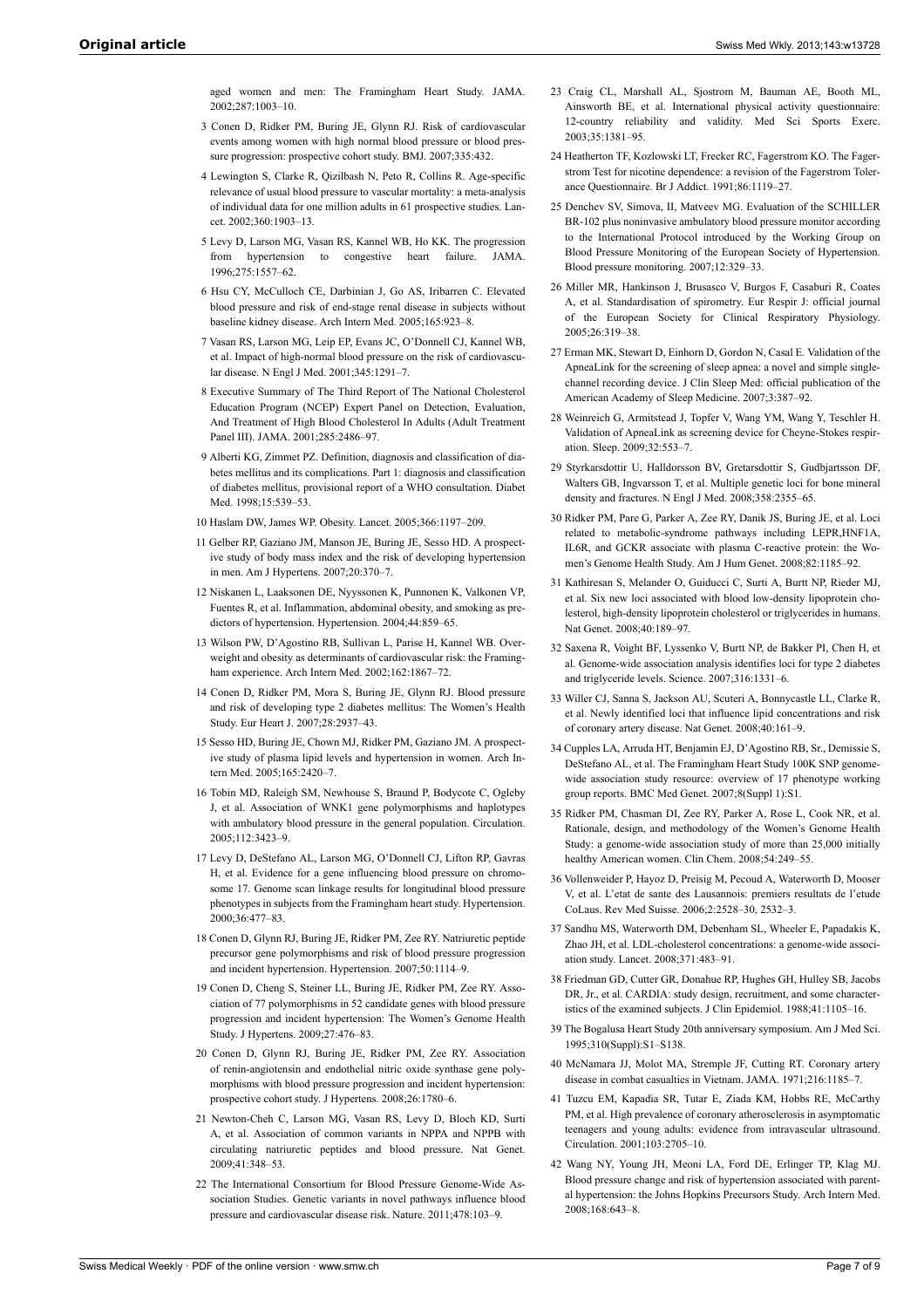- <span id="page-7-0"></span>43 Marenberg ME, Risch N, Berkman LF, Floderus B, de Faire U. Genetic susceptibility to death from coronary heart disease in a study of twins. N Engl J Med. 1994;330:1041–6.
- <span id="page-7-2"></span><span id="page-7-1"></span>44 Mancia G, De Backer G, Dominiczakc A, Cifkovad R, Fagarde R, Germanof G, et al. 2007 ESH-ESC Practice Guidelines for the Manage-

ment of Arterial Hypertension. ESH-ESC Task Force on the Management of Arterial Hypertension. J Hypertens. 2007;25:1751–62.

45 American Diabetes A. Standards of medical care in diabetes – 2012. Diabetes care. 2012;35(Suppl 1):S11–63.